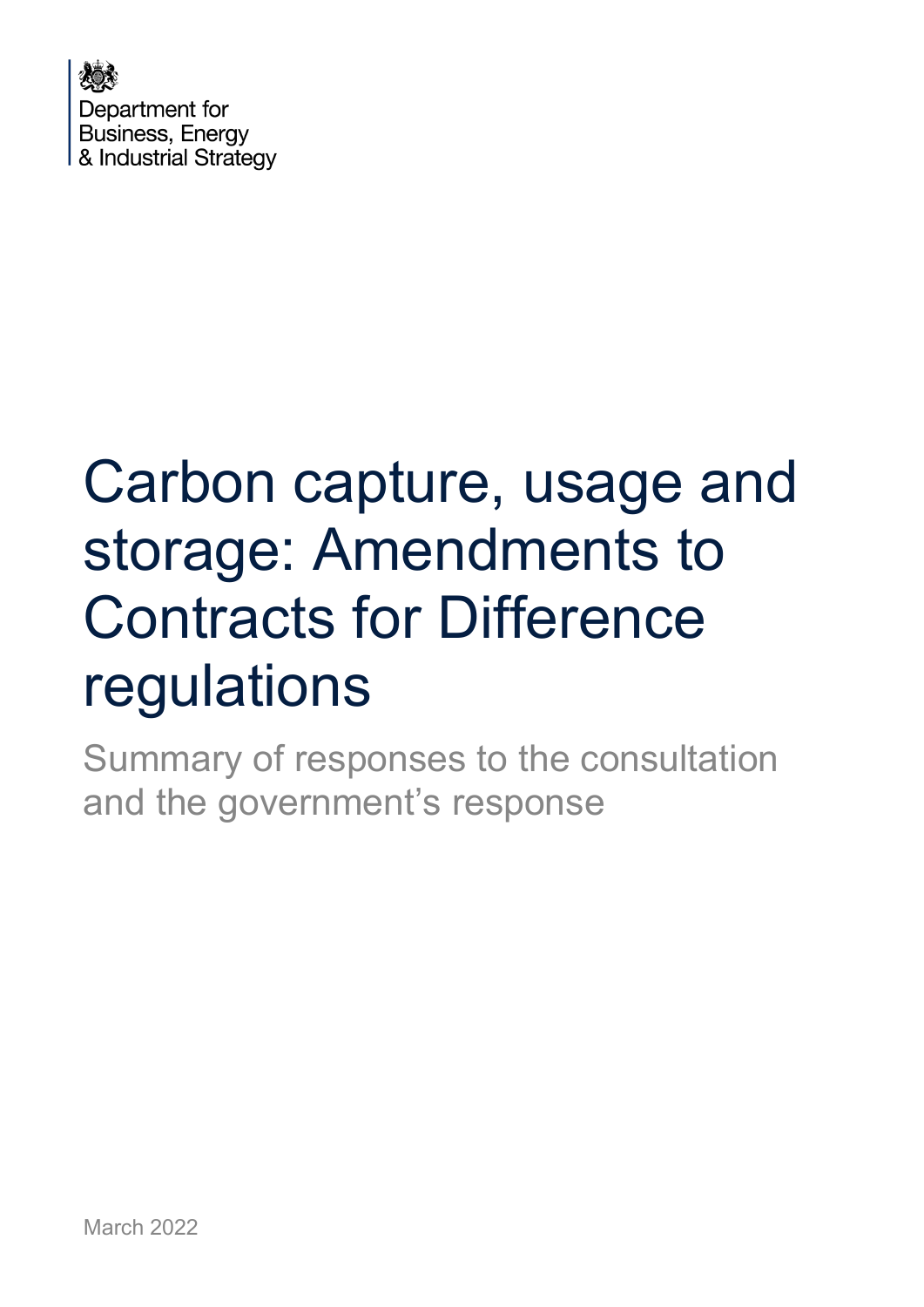

This publication is licensed under the terms of the Open Government Licence v3.0 except where otherwise stated. To view this licence, visit <u>nationalarchives.gov.uk/doc/open-government-licence/version/3</u> or write to the Information Policy Team, The National Archives, Kew, London TW9 4DU, or email: [psi@nationalarchives.gsi.gov.uk.](mailto:psi@nationalarchives.gsi.gov.uk)

Where we have identified any third-party copyright information you will need to obtain permission from the copyright holders concerned.

Any enquiries regarding this publication should be sent to us at: [enquiries@beis.gov.uk](mailto:enquiries@beis.gov.uk)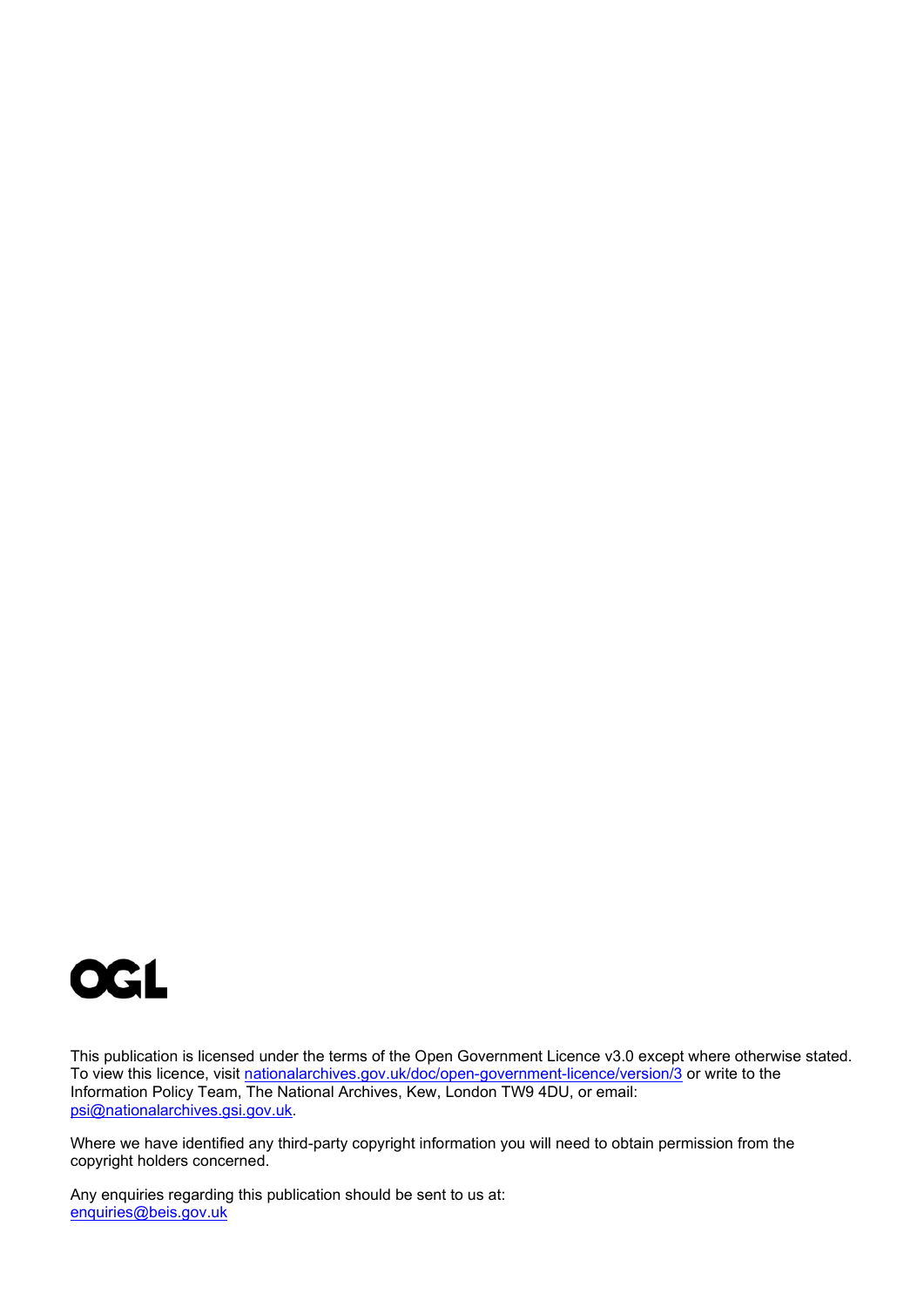## **Contents**

|                                                                                     | $\overline{4}$ |
|-------------------------------------------------------------------------------------|----------------|
|                                                                                     | $-5$           |
|                                                                                     | $-5$           |
|                                                                                     | -5             |
| Section 2: Summary of responses and government responses per question ____________6 |                |
|                                                                                     |                |
|                                                                                     |                |
|                                                                                     | 11             |
|                                                                                     | 15             |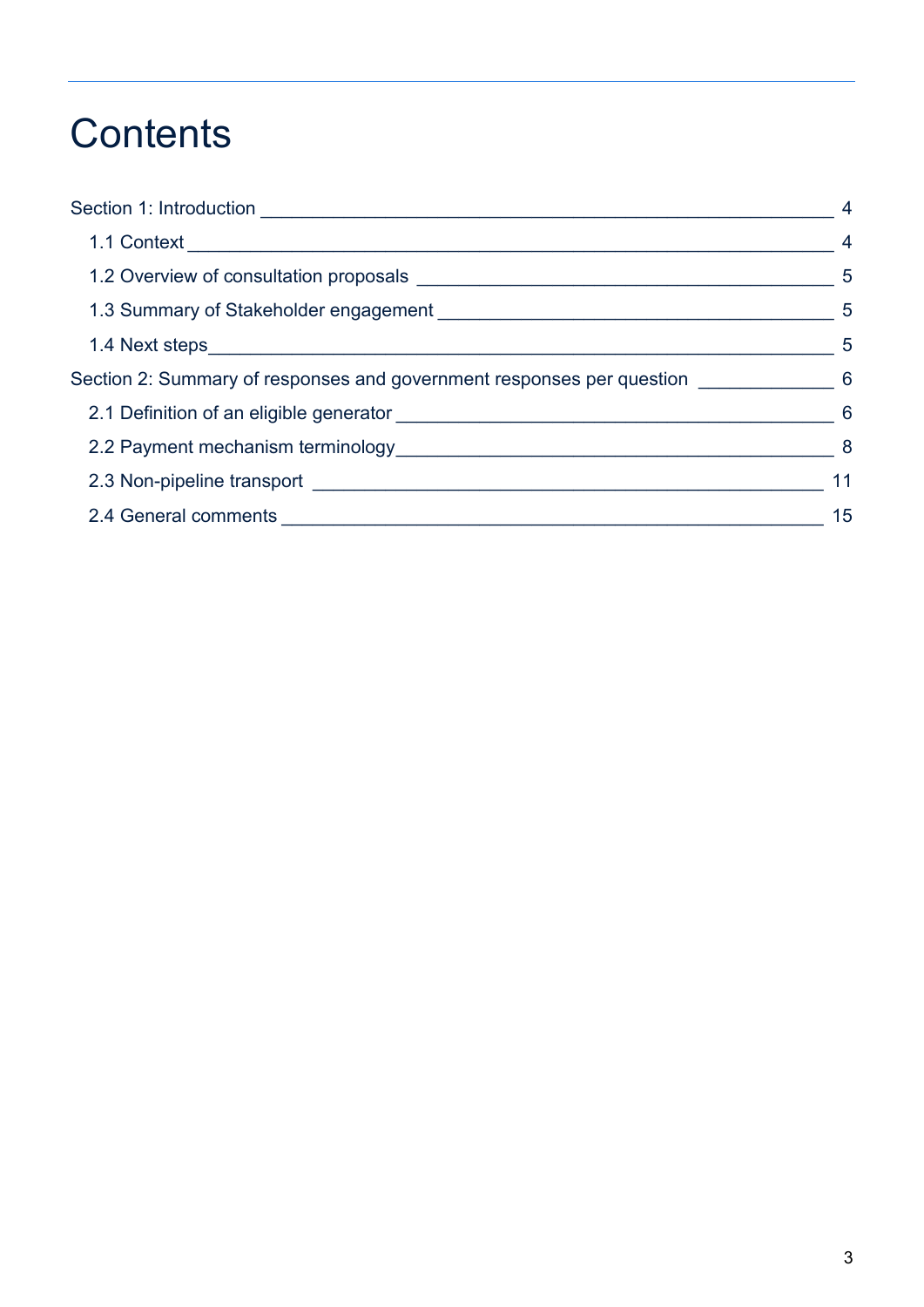## <span id="page-3-0"></span>Section 1: Introduction

## <span id="page-3-1"></span>1.1 Context

The Dispatchable Power Agreement ("DPA") is the bespoke contract currently being designed for the Power Carbon Capture and Storage ("Power CCS") business model<sup>1</sup>. While the DPA is based on the CfD Allocation Round 4: Standard Terms and Conditions, specific amendments have been made to ensure that the DPA meets the requirements of Power CCS. The DPA is intended to encourage low carbon dispatchable electricity generation by bringing forward investment in Power CCS projects and incentivising those facilities to operate in a manner which benefits the UK energy market $23$  $23$ .

Since December 2020, BEIS has consulted and published policy decisions on the construction of the legal and contractual framework and business model for the DPA.

It is intended that the Secretary of State will use the powers in section 10 of the Energy Act 2013 to direct the DPA Counterparty<sup>[4](#page-3-5)</sup> to offer initial DPA contracts to generators who are identified through the cluster sequencing process, as explained in the Phase-1 cluster sequencing guidance document (published in May 2021) and the Phase-2 cluster sequencing guidance document (published in November 2021).

On 21st July 2021, the government published a consultation titled 'Carbon capture usage and storage: Amendments to Contracts for Difference Regulations' that invited views on the amendments to certain regulations (The Contracts for Difference (Definition of Eligible Generator) Regulations 2014 ("Eligible Generator Regulations") and The Contracts for Difference (Allocation) Regulations 2014 ("Allocation Regulations"), together the "Contracts for Difference regulations") to facilitate the award of the DPA for Power CCS. The consultation closed on the 8th September 2021. This response sets out the proposed amendments that will be included in this proposed Statutory Instrument ("proposed SI") (titled The Contracts for Difference (Miscellaneous Amendments) Regulations 2022) to the Contracts for Difference regulations and related policy rationale.

<span id="page-3-2"></span><sup>1</sup>All Dispatchable Power Agreement updates relating to Power CCUS, accessible

<https://www.gov.uk/government/publications/carbon-capture-usage-and-storage-ccus-business-models>

<span id="page-3-3"></span><sup>&</sup>lt;sup>2</sup> CCS Phase-1 guidance, accessible [https://www.gov.uk/government/publications/cluster-sequencing-for-carbon](https://www.gov.uk/government/publications/cluster-sequencing-for-carbon-capture-usage-and-storage-ccus-deployment-phase-1-expressions-of-interest)[capture-usage-and-storage-ccus-deployment-phase-1-expressions-of-interest](https://www.gov.uk/government/publications/cluster-sequencing-for-carbon-capture-usage-and-storage-ccus-deployment-phase-1-expressions-of-interest)

<span id="page-3-4"></span><sup>3</sup> CCS Phase-2 guidance, accessible [https://www.gov.uk/government/publications/cluster-sequencing-for-carbon](https://www.gov.uk/government/publications/cluster-sequencing-for-carbon-capture-usage-and-storage-ccus-deployment-phase-2)[capture-usage-and-storage-ccus-deployment-phase-2](https://www.gov.uk/government/publications/cluster-sequencing-for-carbon-capture-usage-and-storage-ccus-deployment-phase-2)

<span id="page-3-5"></span><sup>&</sup>lt;sup>4</sup> Guidance on the cluster sequencing process, accessible

https://assets.publishing.service.gov.uk/government/uploads/system/uploads/attachment\_data/file/986007/ccuscluster-sequencing-phase-1-guidance-for-submissions.pdf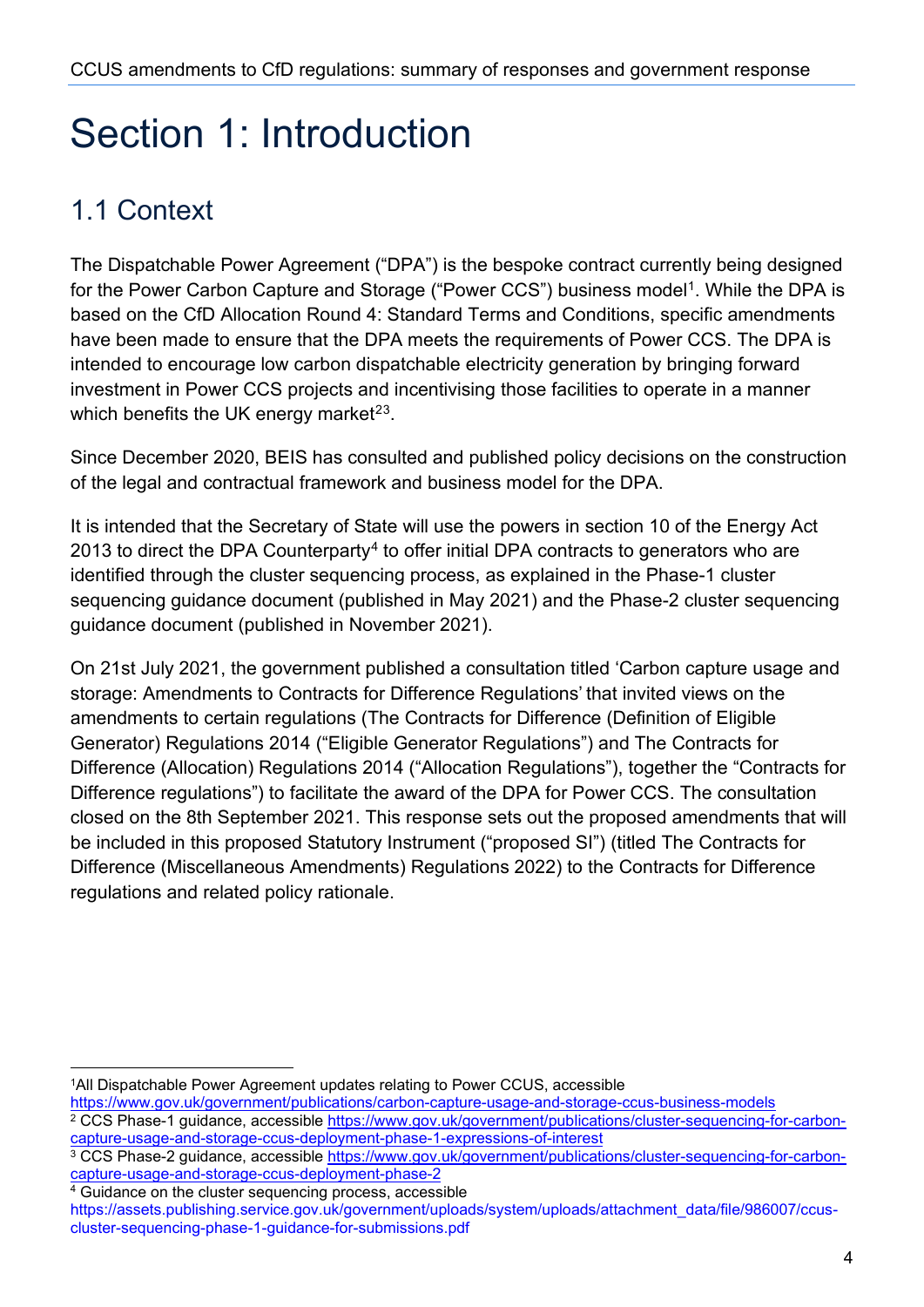### <span id="page-4-0"></span>1.2 Overview of consultation proposals

The consultation set out the three proposed amendments of the Contracts for Difference regulations that will facilitate the use of a DPA for Power CCS.

The consultation asked for responses on proposed amendments which would facilitate the award of DPAs by: (1) accommodating retrofit Power CCS projects; (2) accommodating the DPA payment mechanism and terminology; (3) allowing for any future developments in respect of non-pipeline transport.

This document provides a summary of the responses received throughout the consultation, as well as the rationale for certain decisions made by government which have been informed by those responses.

Although this document addresses all the consultation questions, further guidance for the business models for Power CCS and CCUS Transport & Storage ("T&S") can be found on the [www.gov.uk](http://www.gov.uk/) website[5](#page-4-3).

## <span id="page-4-1"></span>1.3 Summary of Stakeholder engagement

We received 16 direct responses to the consultation via email or the online portal. Over half of these responses were from businesses and organisations, including large multinationals and SMEs, directly involved in Power CCS. The remainder came from trade associations, nongovernmental organisations and other interested parties.

## <span id="page-4-2"></span>1.4 Next steps

The responses to this consultation are being taken into consideration in the drafting of the proposed SI to amend the secondary legislation as was set out in the consultation. BEIS is aiming for the proposed SI to be put before Parliament in 2022.

<span id="page-4-3"></span><sup>5</sup> <https://www.gov.uk/government/publications/carbon-capture-usage-and-storage-ccus-business-models>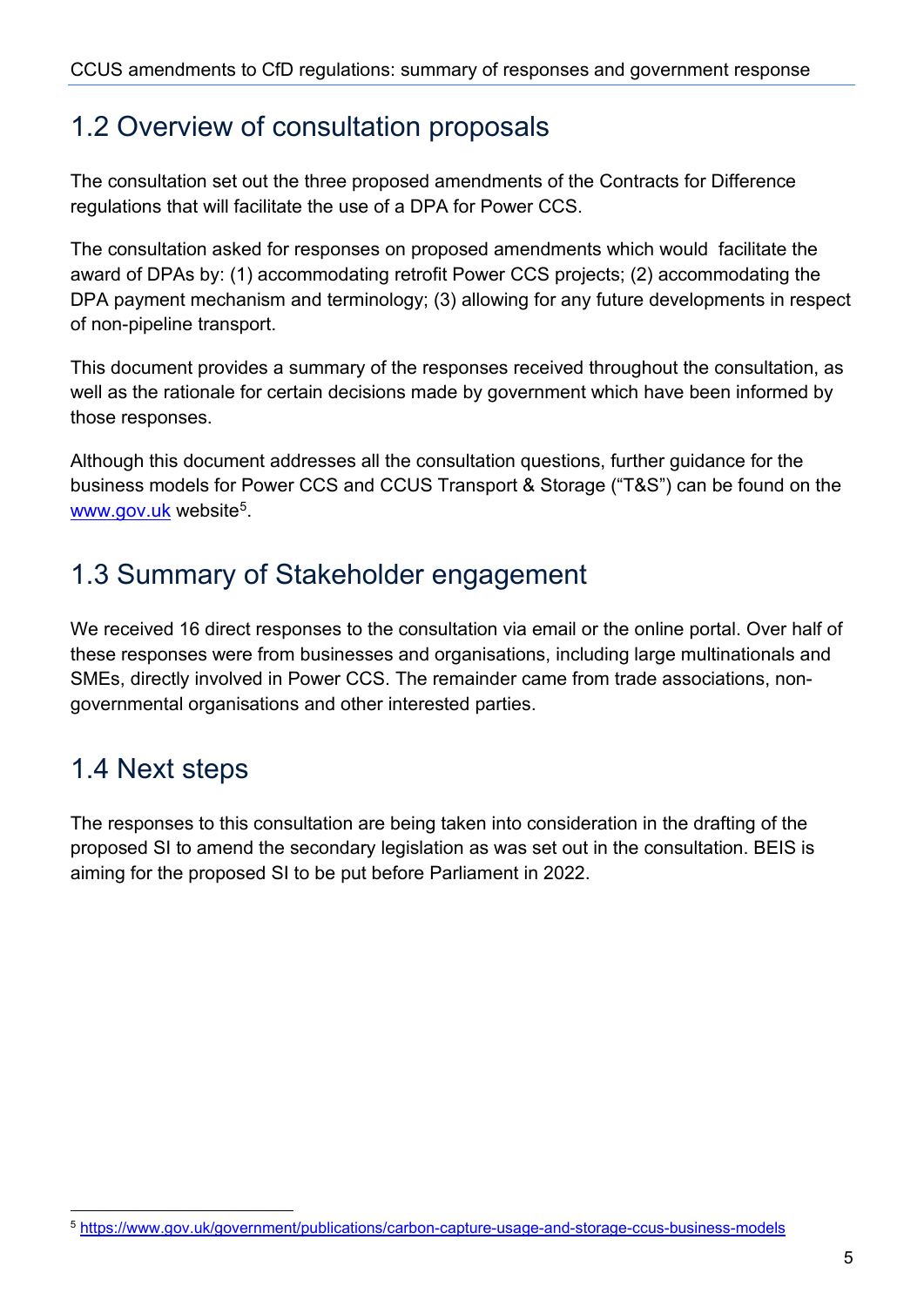## <span id="page-5-0"></span>Section 2: Summary of responses and government responses per question

### <span id="page-5-1"></span>2.1 Definition of an eligible generator

**Q1: Do you have any comments on the proposed amendment to the definition of an eligible generator to specify that retrofit Carbon Capture and Storage (CCS) projects, involving the connection of an existing power station to a complete CCS system, are eligible generators?**

#### Explanation of changes to the Eligible Generator Regulations

Question 1 of the consultation focused on the proposed amendment to the definition of an eligible generator to ensure that both new build and retrofit CCS projects will be eligible under the Eligible Generator Regulations to be awarded a DPA. The wording in the Eligible Generator Regulations that is relevant for Q1-3 is below.

#### Definition of an Eligible Generator:

The definition of a "complete CCS system" is set out in section 2 of the Eligible Generator Regulations:

"complete CCS system" means a system of plant and facilities for—

- *(a) capturing some or all of the carbon dioxide (or any substance consisting primarily of carbon dioxide) that is produced by, or in connection with, the generation of electricity by a generating station;*
- *(b) transporting the carbon dioxide (or substance) captured; and*
- *(c) disposing of it by way of permanent storage;*

The Schedule (at limb (d)) specifies that an *"eligible generating station*" includes: *"a generating station connected to a complete CCS system"*.

The definition of *"carry out a generating activity"* is set out in section 3(5) of the Eligible Generator Regulations:

*"carry out a generating activity" means—*

*(a) to establish an eligible generating station, including where a relevant fossil fuel generating station (or part of it) has been altered to become a biomass conversion station (or part of such a station); or*

*(b) to alter an eligible generating station in order to increase the generating capacity of that station by 5 megawatts or more;*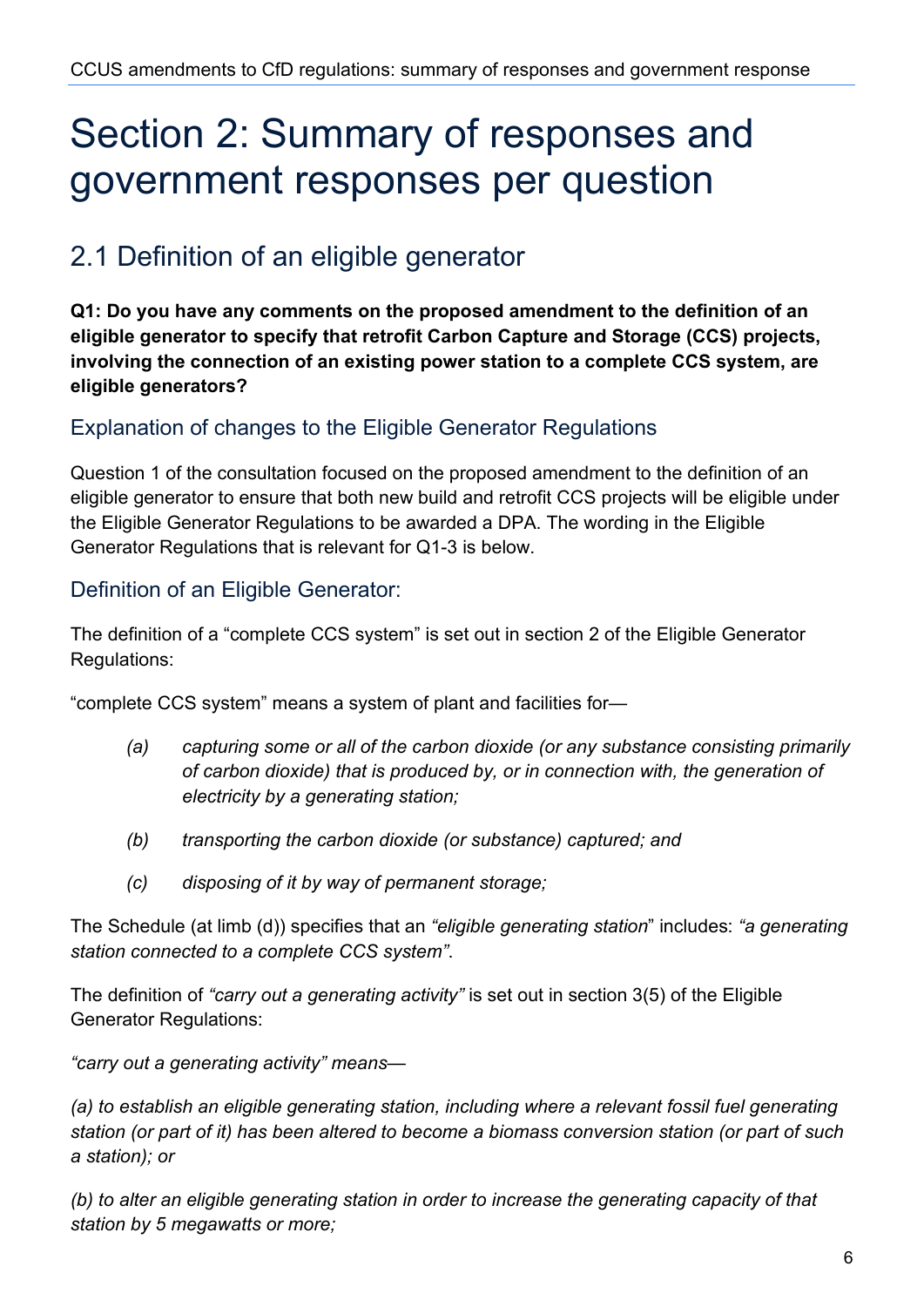#### Summary of consultation responses

This question asked respondents to provide views on allowing for retrofit Power CCS projects through the proposed amendment to the Eligible Generator Regulations. 15 responses were received via email or through the online portal for this question.

Most respondents were supportive of the proposed amendment to the definition to include retrofit Power CCS projects alongside new build Power CCS projects.

Some respondents stated that it should be made clear that individual generating units with CCS within a station of multiple generating units may be individually eligible for a DPA.

There was a common theme through the comments that the definitions should be broad enough to accommodate technologies such as biomass, energy from waste, combined heat and power and bioenergy plants, and the capture and permanent storage of all greenhouse gases, not only CO2.

A respondent stated that any gases should be subject to treatment ensure the removal of any Nitrogen Oxides (NOX) using a hydrogen peroxide solution, due to the role these oxides play in ozone layer depletion and wider contribution to global warming.

A respondent referenced the current regulation drafting limbs, highlighting the current requirement for a generator to intend to either establish an eligible generating station or alter an eligible generating station to increase its capacity by 5MW or more in order to be defined as an eligible generator. The respondent voiced concern that this condition (an increase of capacity by 5MW or more) would remain and therefore apply to the eligible generator definition for Power CCS retrofit projects.

A minority of respondents expressed that they would like to be consulted on the wording of the proposed amendment when it is close to being finalised.

#### Policy Response

The suggested amendment to the Eligible Generator Regulations is intended to be broad, technology neutral and accommodating of any future technology arrangements and this approach was supported by several of the consultation responses.

The Eligible Generator Regulations define a 'generation station' to mean a station which generates electricity. The boundary of a generating station and definition of what forms part of that station is intended to be more specifically set out in each individual DPA as this is a contractual matter rather than a point for regulations.

In response to the comment regarding the treatment of Nitrogen Oxide gases in the above section, this is dealt with in separate regulations. There are [national air quality objectives](https://eur02.safelinks.protection.outlook.com/?url=https%3A%2F%2Fuk-air.defra.gov.uk%2Fassets%2Fdocuments%2FAir_Quality_Objectives_Update.pdf&data=04%7C01%7CNatasha.Beedell2%40beis.gov.uk%7C200286c42d0340ffe22608d98326e5eb%7Ccbac700502c143ebb497e6492d1b2dd8%7C0%7C0%7C637685025344021676%7CUnknown%7CTWFpbGZsb3d8eyJWIjoiMC4wLjAwMDAiLCJQIjoiV2luMzIiLCJBTiI6Ik1haWwiLCJXVCI6Mn0%3D%7C1000&sdata=GOioZRNVs3qgURj1l%2BYaLu6u7wbeXK%2Bs1NE6BTM8T6o%3D&reserved=0) that already mandate the clean-up of sulphur dioxide  $(SO<sub>2</sub>)$ , nitrogen oxides (NOx), and particulates. Any equipment or plant used to retrofit existing power generation facilities to enable them to dispose of its GHG emissions will have to adhere to these regulations, as well as Emission Limit Values.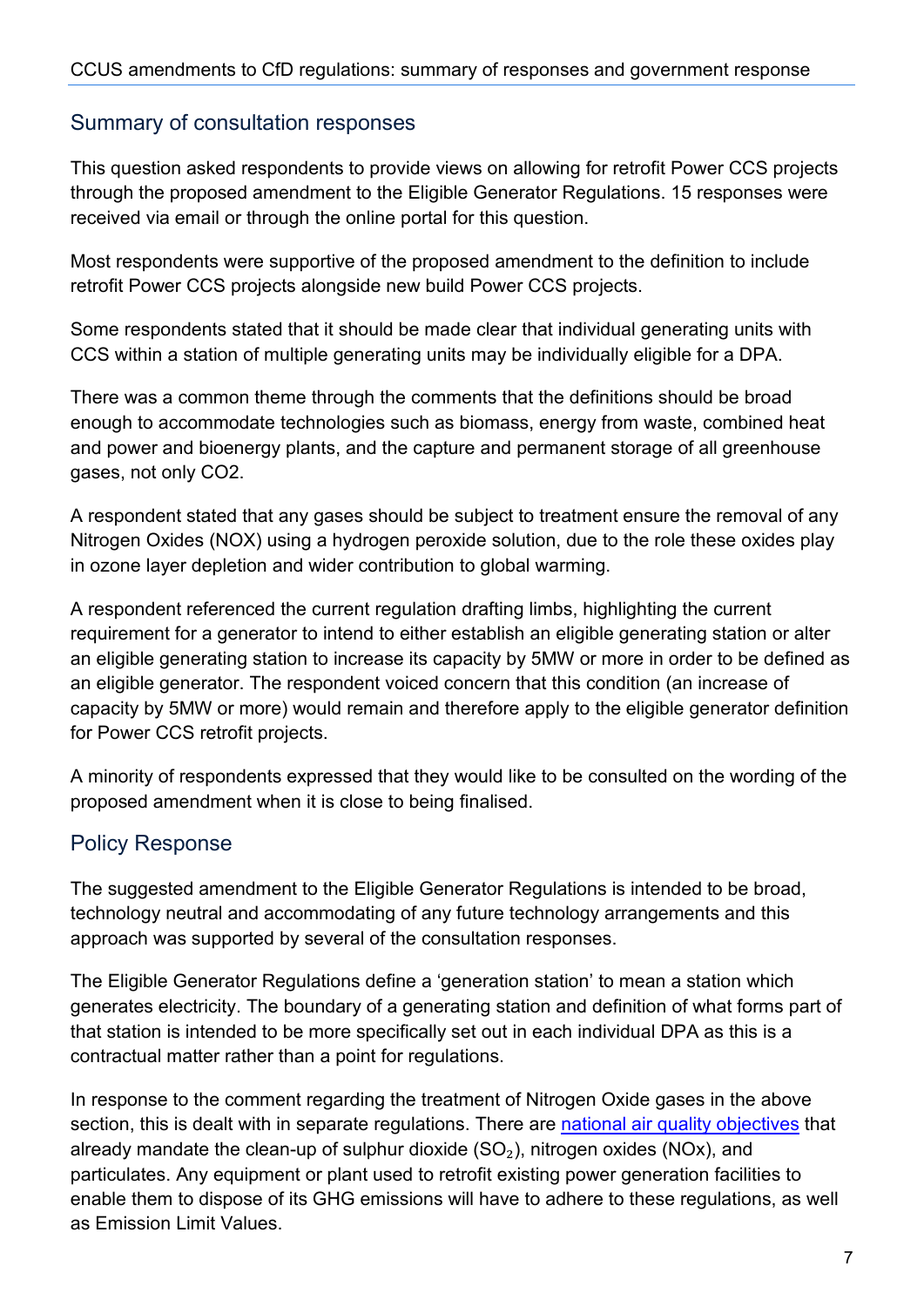For further information, please see the Environmental Permitting (England and Wales) (Amendment) Regulations 2018, which transpose the Medium Combustion Plant Directive (EU) 2015/2193 and the Environmental Permitting (England and Wales) Regulations 2016, SI 2016/1154, which transpose the Industrial Emissions Directive 2010/75/EU . Furthermore, the Environment (Legislative Functions from Directives) (EU Exit) Regulations 2019 (SI 2019/1350) create legislative powers for the Secretary of State or the appropriate devolved authority, to replace functions conferred upon the European Commission by various environmental directives (including in relation to the Industrial Emissions Directive 2010/75/EU, The Medium Combustion Plant Directive 2015).

The proposed SI does not contemplate any amendments to those regulations.

The government has decided to proceed with the proposed amendment to ensure that generating stations which are retrofitted to become generating stations connected to a complete CCS system can be considered eligible generators by adding this limb to the definition of "carry out a generating activity":

*"(c) to alter an existing generating station in order that it becomes a generating station connected to a complete CCS system;".*

By amending the regulations in this way, the retrofitted plant will not need to repower to meet the 5MW increase requirement set out in limb (b) in order to fulfil the definition of "carry out a generating activity".

We do not plan to re-circulate the draft Statutory Instrument given that the consultation and this response have detailed the intended changes.

## <span id="page-7-0"></span>2.2 Payment mechanism terminology

#### **Q2: Do you have any comments on the proposed amendment to the Allocation Regulations, which will allow the DPA payment terminology to be used?**

#### Explanation of changes to the Allocation Regulations

Question 2 was focused on the terminology concerned with the payment mechanism. The proposal asked respondents to comment on the change to amend certain wording in the Allocation Regulations to ensure there is flexibility to use DPA terminology, whilst maintaining the integrity of the payment terminology for all other CfD contracts to which the relevant regulations apply.

#### Summary of consultation responses

This question asked respondents to consider the suggested change to the current regulations as laid out in the consultation document regarding the terminology of the payment mechanism wording (not the payment mechanism itself). This question received 15 responses.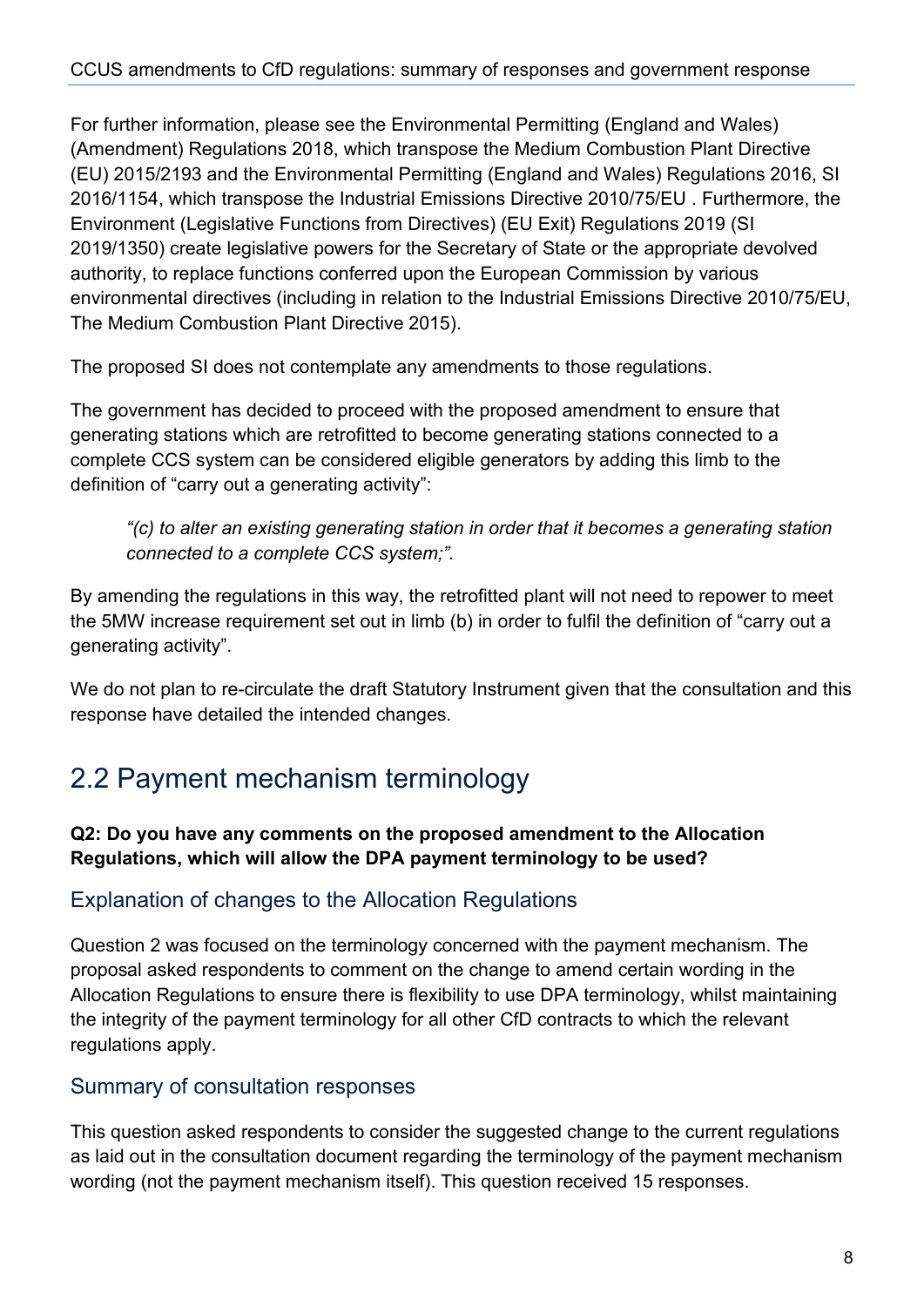Most respondents were supportive of the proposed wording change to allow for the payment mechanism under the DPA.

Two respondents requested that the amendments to the payment terminology are sufficiently broad so as to enable additional, future payment mechanisms which may be required to support future technologies such as Bioenergy Carbon Capture Storage (BECCS), and which may differ from the payment mechanism proposed for the DPA.

One respondent expressed a wish for greater consideration of rates of pay and health and safety for workers and for the use of UK manufacturing in the CCS supply chain, noting that they considered that the CfD regime had produced negative outcomes in these areas.

A respondent stated that there needed to be a stop clause in the DPA payments if CO2 emissions limits are breached (whereby a plant is emitting more CO2 than is permitted), and a requirement that generators are forced to improve plants and equipment over time.

The same respondent stated a need for a system of penalties and fines imposed on generators whose Power CCS plants fail to meet the expected performance requirements, to prevent breaches and hold generators to account.

One respondent requested for a further consultation on the wording of the proposed SI itself to be circulated before it is put before Parliament. The wording of the proposed SI and the rationale has been set out in detail in this consultation.

#### Policy Response

In the Allocation Regulations, there is a presumption that a "strike price" and a "reference price" shall be present in all contracts for difference, and regulation 60, which concerns the publication of direct award contracts for difference uses these terms. The government has decided to proceed with the proposed amendment that ensures that references to a "strike price" and a "reference price" are retained. However, by amending the language to state that a "strike price" and "reference price" may be included, but does not presume their inclusion, there will not be a requirement for these specific terms to be used in a DPA and the alternative payment mechanism can be used. This may also be relevant to other CCS technologies that use alternative payment terms in the future. This is in line with the main theme of the responses, which were requesting that the terminology should be sufficiently broad to accommodate future payment mechanisms that may be required to support a range of technologies.

We intend to provide further details of the elements of the payment mechanism that we would be expected to publish in respect of the DPA in the upcoming Power CCS business model update, anticipated in Q1 2022, such as the Availability Payment Rate per Settlement Unit ("APRi") and the Variable Payment Rate for the day in the billing period  $(E/MWH)$  ("VP"). The government continues to place importance on transparency, both for the public and to help drive down costs of future generation stations going forwards and therefore we have proposed publishable items in the upcoming DPA consultation. These proposed publishable payment mechanism elements and details otherwise set out on the CfD Register are adapted from the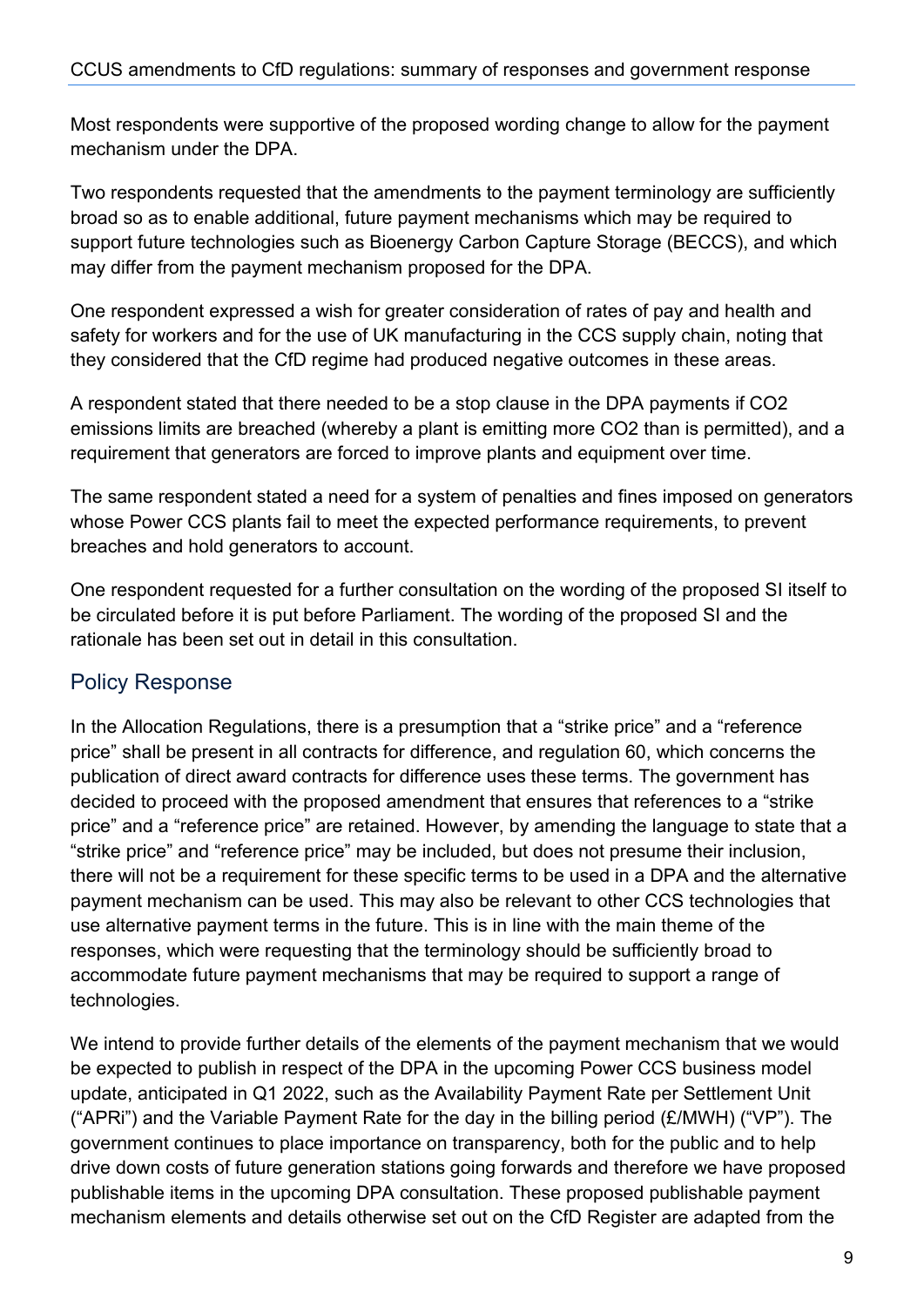CfD Allocation Round 4 requirements and we intend to facilitate their publication via obligations in the DPA contract drafting itself, further details on this are expected to follow in the upcoming business model update. (In relation to the point raised about future contracts and the need to maintain flexibility, we may choose to adopt this approach (of addressing what contractual details must be published in the contractual drafting itself) in respect of such other relevant contracts which may be awarded pursuant to Section 10 of the Energy Act 2013 without a strike price and reference price.)

Across the UK, CCS is set to create up to 50,000 jobs, and job creation is one of the key criteria we have considered at a cluster level as can be found in the Phase-1 Cluster [Sequencing guidance documents,](https://www.gov.uk/government/publications/cluster-sequencing-for-carbon-capture-usage-and-storage-ccus-deployment-phase-2) as well as the subsequent [Phase-2 Cluster Sequencing](https://www.gov.uk/government/publications/cluster-sequencing-for-carbon-capture-usage-and-storage-ccus-deployment-phase-2)  [guidance documents](https://www.gov.uk/government/publications/cluster-sequencing-for-carbon-capture-usage-and-storage-ccus-deployment-phase-2) concerned with assessing projects (i.e. the process relating to the identification of initial recipients of the DPA) rather than within the legislation. Within the Phase-1 cluster sequencing guidance document, BEIS considers the health and safety of workers on the Power CCS projects in the Economic Benefits criterion. This reference demonstrates the importance of health and safety of workers in respect of the cluster sequencing process.

In the [Cluster Sequencing for CCUS deployment: Phase-1: cluster plan form \(Annex A\),](https://assets.publishing.service.gov.uk/government/uploads/system/uploads/attachment_data/file/985971/ccus-cluster-sequencing-phase-1-annex-a.docx) point 4.5 requires the Phase-1 clusters to demonstrate their commitment to the health and safety of their staff, including the indicators that would be monitored at Board level.

In the [Phase-2 Cluster Sequencing documents,](https://www.gov.uk/government/publications/cluster-sequencing-for-carbon-capture-usage-and-storage-ccus-deployment-phase-2) the cost consideration is one of five assessed criteria. Following Phase-1, the requirement to demonstrate a commitment to health and safety is also scrutinised in the [Power Project Plan,](https://assets.publishing.service.gov.uk/government/uploads/system/uploads/attachment_data/file/1045594/ccus-cluster-sequencing-phase-2-annex-a1-power-project-plan.docx) section 5.8 under Deliverability. This section requires projects to demonstrate that work has been performed or is planned to identify and mitigate Health and Safety risks to staff, contractors and the local population during project development, execution, operational and post-cessation phases to be as low as practicable. This section [5.8] further requires information on Health and Safety Management and demonstration of how the project is in compliance with Construction Design Management Regulation 2015 and other relevant safety regulations. This is considered as part of the overall credibility of the project, which is a critical factor at assessment level.

In relation to the initial DPAs which are awarded, it is proposed that "availability payments" under the DPA will decrease in line with a decreasing capture rate – this incentivises projects to maintain a high carbon dioxide capture rate. In addition the DPA is expected to define minimum capture rates and to establish the contractual consequences in case of breach that would apply under the DPA in our [Dispatchable Power Agreement business model October](https://www.gov.uk/government/publications/carbon-capture-usage-and-storage-ccus-business-models)  [2021 update.](https://www.gov.uk/government/publications/carbon-capture-usage-and-storage-ccus-business-models) BEIS considers that measures of these kind are appropriately outlined in the DPA rather than being addressed in amendments to regulations.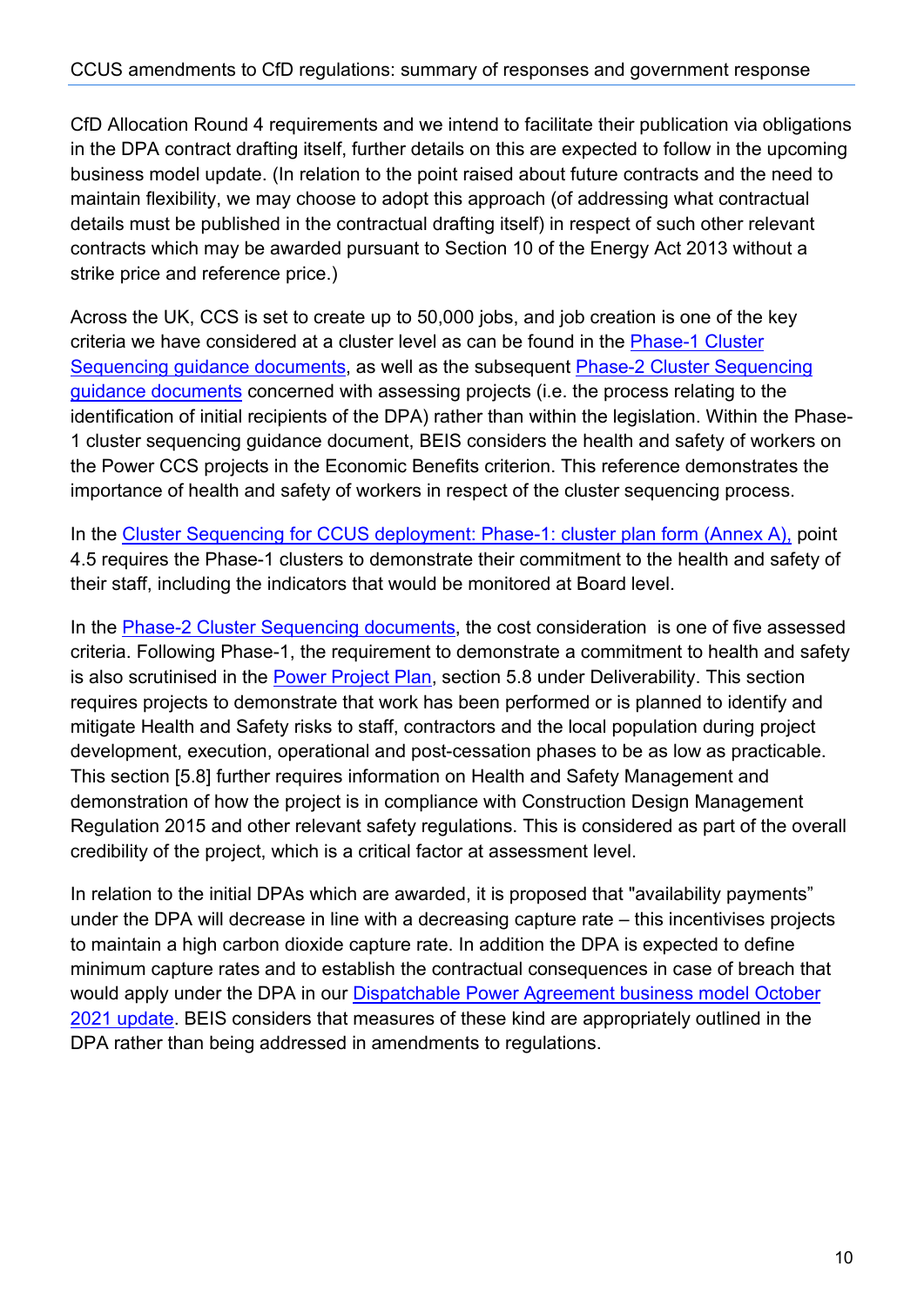Regarding supply chains, BEIS published a short update in November<sup>6</sup>. However, we do not consider that the proposed regulatory changes referred to in this consultation should have any bearing on supply chain requirements.

## <span id="page-10-0"></span>2.3 Non-pipeline transport

**Q3: Do you consider that the current definition of an "eligible generating station" (as defined in the CfD (Definition of Eligible Generator) Regulations 2014 and set out in the Transport Options for CO**₂ **section of this consultation) allows for the potential forms of non-pipeline transport as could be used in operations of a relevant generating station?**

#### Explanation of changes to the Eligible Generator Regulations

This question and follow up questions focused on the wording of the Eligible Generator Regulations and if respondents considered that, within that given definition, the inclusion of non-pipeline transport was implicitly covered or not.

We have decided to explicitly include a reference to non-pipeline transport within the definition of a complete CCS system.

#### Summary of consultation responses

This question asked respondents for their views on how inclusive the current Contracts for Difference regulations are of non-pipeline transport. A total of 11 responses were received.

Many of the respondents were content that the current definition was inclusive enough but were not opposed to an expansion of the definition to provide clarification if BEIS felt this was warranted. Wording was offered by one respondent, who suggested an additional limb that would explicitly refer to the inclusion of pipeline and/or non-pipeline transport options.

A number of respondents felt that the definition of "a complete CCS system" should clarify that the system (i.e. from capture to storage) need not be owned in full by the Generator, and one respondent stressed that "it is vital that the definitions allow for a broad range of operators and solutions."

The inclusion of CO2 usage in the definition was requested by three respondents as it was felt that this is not currently provided for. However, another respondent was against the use of non-pipeline transport as they were opposed to CO2 usage under these regulations and felt that non-pipeline transport would be more likely to be used to facilitate CO2 usage than permanent storage.

<span id="page-10-1"></span><sup>6</sup> [https://www.gov.uk/government/publications/carbon-capture-usage-and-storage-ccus-business](https://eur02.safelinks.protection.outlook.com/?url=https%3A%2F%2Fwww.gov.uk%2Fgovernment%2Fpublications%2Fcarbon-capture-usage-and-storage-ccus-business-models%2Fnovember-2021-updates-on-the-industrial-carbon-capture-and-dispatchable-power-agreement-business-models&data=04%7C01%7CNatasha.Beedell2%40beis.gov.uk%7C3e73308661cf46fa73f308d9d1efdb32%7Ccbac700502c143ebb497e6492d1b2dd8%7C0%7C0%7C637771650361107806%7CUnknown%7CTWFpbGZsb3d8eyJWIjoiMC4wLjAwMDAiLCJQIjoiV2luMzIiLCJBTiI6Ik1haWwiLCJXVCI6Mn0%3D%7C3000&sdata=QUw4bpRpL0g2%2Bc%2B8d4%2F1KTW2EpflavJZ5cC%2FR0EMuGs%3D&reserved=0)[models/november-2021-updates-on-the-industrial-carbon-capture-and-dispatchable-power-agreement-business](https://eur02.safelinks.protection.outlook.com/?url=https%3A%2F%2Fwww.gov.uk%2Fgovernment%2Fpublications%2Fcarbon-capture-usage-and-storage-ccus-business-models%2Fnovember-2021-updates-on-the-industrial-carbon-capture-and-dispatchable-power-agreement-business-models&data=04%7C01%7CNatasha.Beedell2%40beis.gov.uk%7C3e73308661cf46fa73f308d9d1efdb32%7Ccbac700502c143ebb497e6492d1b2dd8%7C0%7C0%7C637771650361107806%7CUnknown%7CTWFpbGZsb3d8eyJWIjoiMC4wLjAwMDAiLCJQIjoiV2luMzIiLCJBTiI6Ik1haWwiLCJXVCI6Mn0%3D%7C3000&sdata=QUw4bpRpL0g2%2Bc%2B8d4%2F1KTW2EpflavJZ5cC%2FR0EMuGs%3D&reserved=0)[models](https://eur02.safelinks.protection.outlook.com/?url=https%3A%2F%2Fwww.gov.uk%2Fgovernment%2Fpublications%2Fcarbon-capture-usage-and-storage-ccus-business-models%2Fnovember-2021-updates-on-the-industrial-carbon-capture-and-dispatchable-power-agreement-business-models&data=04%7C01%7CNatasha.Beedell2%40beis.gov.uk%7C3e73308661cf46fa73f308d9d1efdb32%7Ccbac700502c143ebb497e6492d1b2dd8%7C0%7C0%7C637771650361107806%7CUnknown%7CTWFpbGZsb3d8eyJWIjoiMC4wLjAwMDAiLCJQIjoiV2luMzIiLCJBTiI6Ik1haWwiLCJXVCI6Mn0%3D%7C3000&sdata=QUw4bpRpL0g2%2Bc%2B8d4%2F1KTW2EpflavJZ5cC%2FR0EMuGs%3D&reserved=0)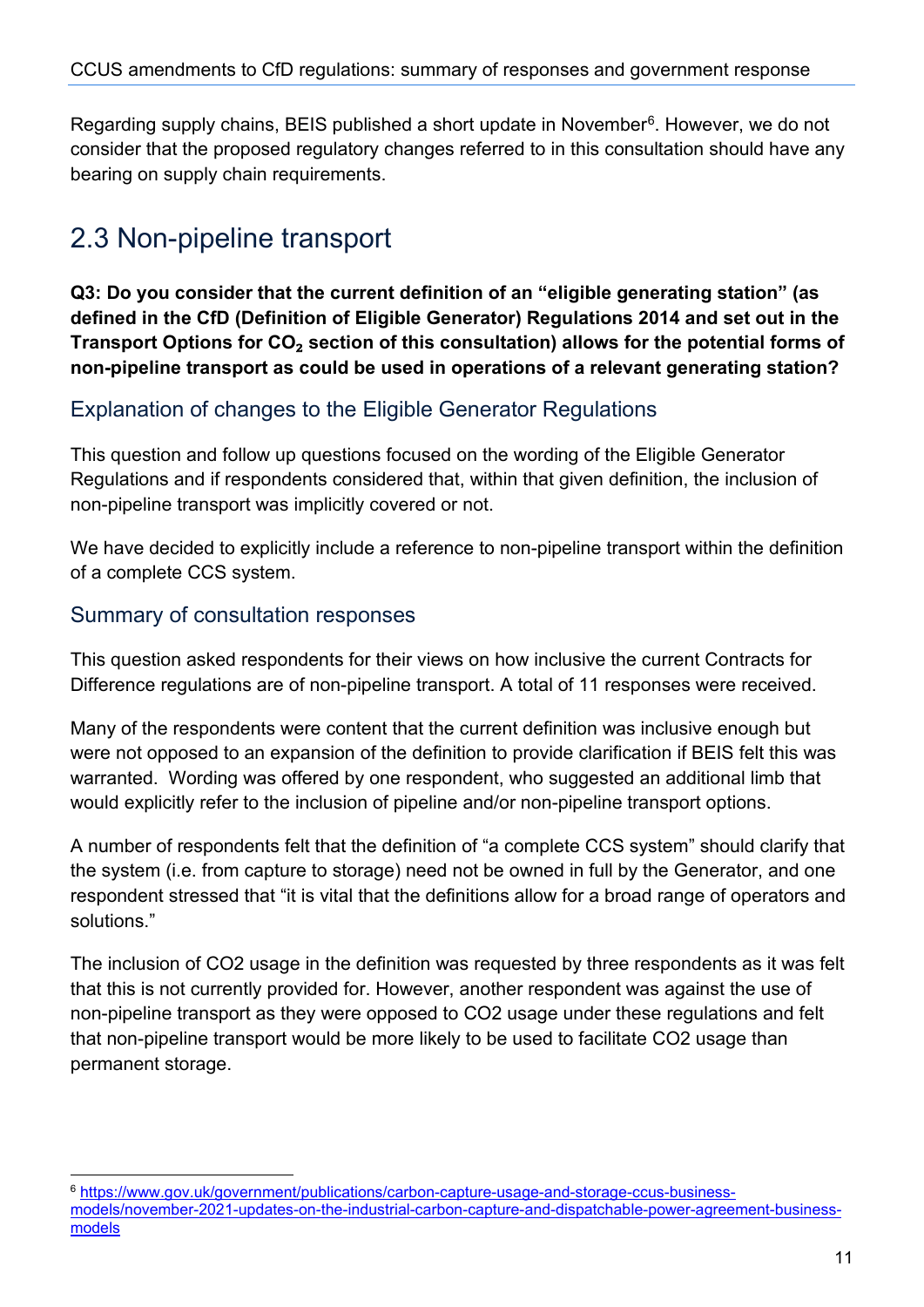Two respondents requested that the definition of a cluster<sup>7</sup> be expanded, one to support synergies outside the existing cluster structure, the second to include non-pipeline transport in the CCS cluster definition.

One respondent felt that it was important to retain a broad definition of permanent storage, to allow for alternative methods (e.g., through carbonisation and use in building materials). They also stated they would welcome clearer wording on the meaning of 'substance' in the context of 'carbon dioxide (or substance)'.

#### Policy Response

We do not consider that these regulations suggest or require that the complete CCS system needs to be owned by one company. Further details of T&S asset ownership is explored in the [Transport and Storage business model update \(January 2022\).](https://www.gov.uk/government/publications/carbon-capture-usage-and-storage-ccus-business-models) In addition, we have stated in the recent [CCUS Transport and Storage business model update \(January 2022\)](https://www.gov.uk/government/publications/carbon-capture-usage-and-storage-ccus-business-models) that the Transport and Storage Company ('T&SCo') will be established as a separate legal entity from the users (including electricity generators) of the transport and storage network. Legal and financial separation between T&SCo, its investors and the users of the network provides an important means of mitigating against the potential for conflicts of interest.

The DPA does not currently support the use of CO2 generated and captured by a Power CCS plant. Usage has purposely not been allowed in the Contracts for Difference regulations, nor is it supported in the DPA. This is because we are intending to support low carbon generation, including to ensure Net Zero targets, and therefore need to have confidence that the carbon that is captured is permanently stored.

The CCS clusters are not defined in, or governed by, the Eligible Generator Regulations. However, please note that in a separate consultation response for cluster sequencing, and in the [Phase-2 launch documentation,](https://www.gov.uk/government/publications/cluster-sequencing-for-carbon-capture-usage-and-storage-ccus-deployment-phase-2) we confirmed that the Phase-2 process will be open to all prospective capture Projects which could viably connect, via pipeline or non-pipeline transport, to one of the T&S Networks provisionally sequenced onto Track-1 or a reserve cluster  $CO<sub>2</sub>$ store, regardless of whether they featured on the relevant T&SCo's Phase-1 submission .

In the context of this consultation, we believe that within limb (b) of the definition of a 'complete CCS system' in the Eligible Generator Regulations, the word 'substance' in the phrase 'carbon dioxide (or substance)', refers back to limb (a) of the same definition, which reads 'capturing some or all of the carbon dioxide (or any substance consisting primarily of carbon dioxide)'. We consider that the meaning of the word substance should be as commonly understood and we

<span id="page-11-0"></span><sup>7</sup> CCUS cluster is defined as a Transport & Storage network and an associated first phase of at least two CO<sup>₂</sup> capture projects (*Cluster sequencing for CCUS deployment: Phase-1 guidance* available here:

[https://assets.publishing.service.gov.uk/government/uploads/system/uploads/attachment\\_data/file/986007/ccus-cluster-sequencing-phase-1](https://assets.publishing.service.gov.uk/government/uploads/system/uploads/attachment_data/file/986007/ccus-cluster-sequencing-phase-1-guidance-for-submissions.pdf) [guidance-for-submissions.pdf\)](https://assets.publishing.service.gov.uk/government/uploads/system/uploads/attachment_data/file/986007/ccus-cluster-sequencing-phase-1-guidance-for-submissions.pdf)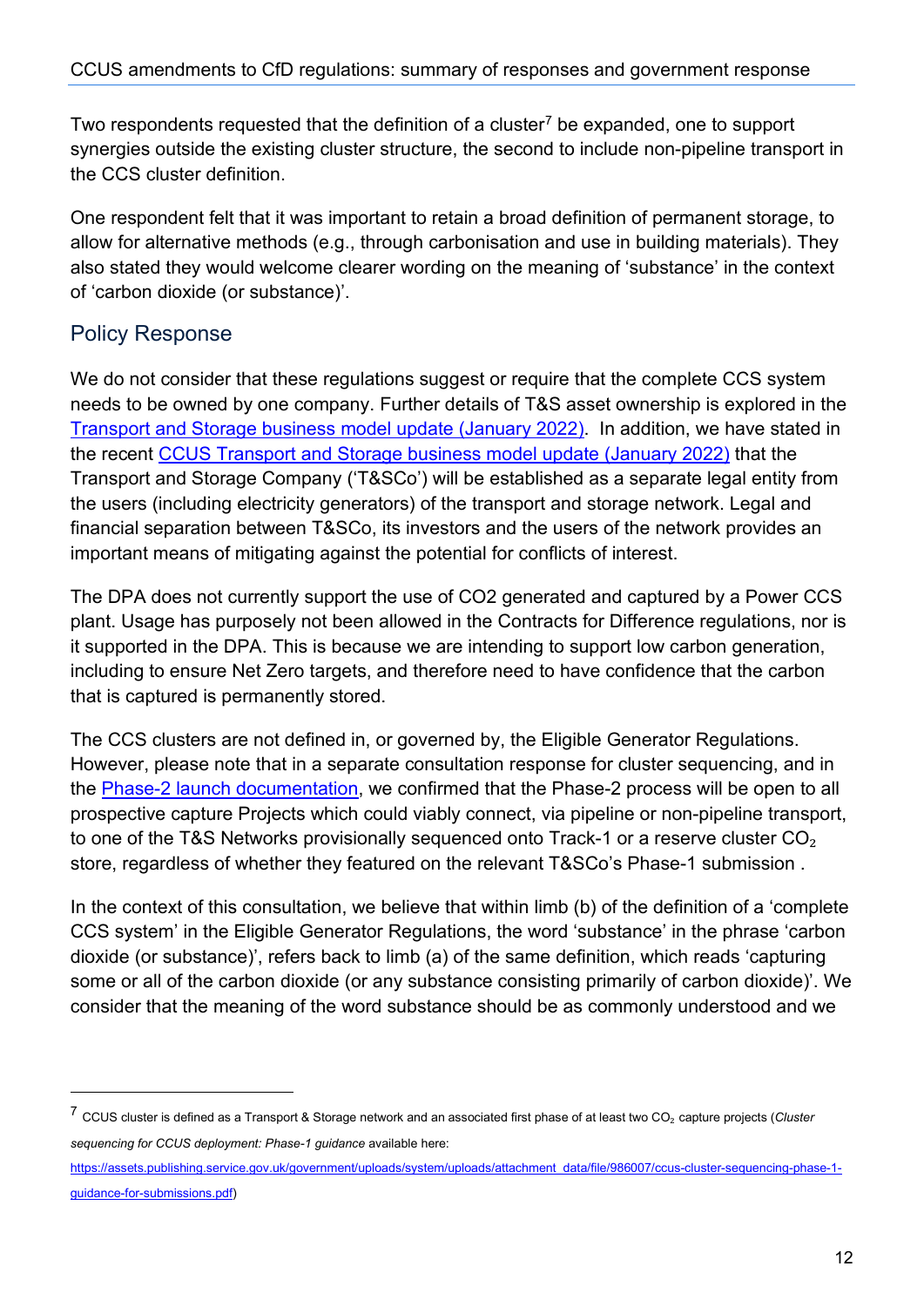do not believe that any clarification of this, or further definition is required in our changes to the regulations.

#### **Q3.1 If not, please specify why not?**

#### Summary of consultation responses

A number of respondents expressed a need for the definition of an eligible generating station to be explicitly expanded, requiring "regulation to clarify that a complete CCS transport system can include non-pipeline solutions." One requested that road, rail and shipping (and combinations of the foregoing) are explicitly referenced as forms of transport". This contrasts with other responses in Q3.2, which suggested that the language should remain technology neutral.

In relation to the term "complete CCS system", one respondent stated that "there is a risk of inconsistency with the preferred proposal for eligibility for the availability payment within the draft DPA heads of terms. This only required that the generator is ready to connect, regardless of whether the transport system is ready."

#### Policy Response

This follow-up question received 3 responses.

The government has decided to propose an amendment to the Eligible Generator Regulations which includes specific wording regarding non-pipeline transport, making it clear that nonpipeline transportation can form part of the complete CCS system that would deem a generator eligible, and without specifying a form of non-pipeline transport for flexibility. This proposed amendment adds the words ""(including by way of non-pipeline transport methods)" at the end of limb (b) of the definition of a "complete CCS system".

In response to the comment about the risk of inconsistency between the DPA and the Eligible Generator Regulations, it is worth noting that the regulations contain a requirement that there must be an intention to operate the generation station which is connected to a complete CCS system (noting that the station and the transport and storage system may be in construction phase at the time a generator is supplying for support). In the Eligible Generator Regulations it says that: "3.— (1) this regulation defines [an] "eligible generator" for the purposes of Chapter 2 of Part 2 of the Energy Act 2013 "as "(2) A person ("A") who intends to carry out a generating activity in relation to an eligible generating station is an eligible generator in respect of the station."

Furthermore, an updated set of provisional Heads of Terms for the DPA were published in October 2021, which set out that a Generator must demonstrate that it has a signed T&S Connection agreement within 20 days of contract signature as an Initial Conditions Precedent. There is then a further requirement that, before its start date, a Generator must provide evidence that the Facility has connected to the T&S Network, unless the T&S network is unavailable, in order to meet its Operational Conditions Precedent (OCPs) and for payments under the DPA to commence. Where a T&S Network is unavailable, the DPA Counterparty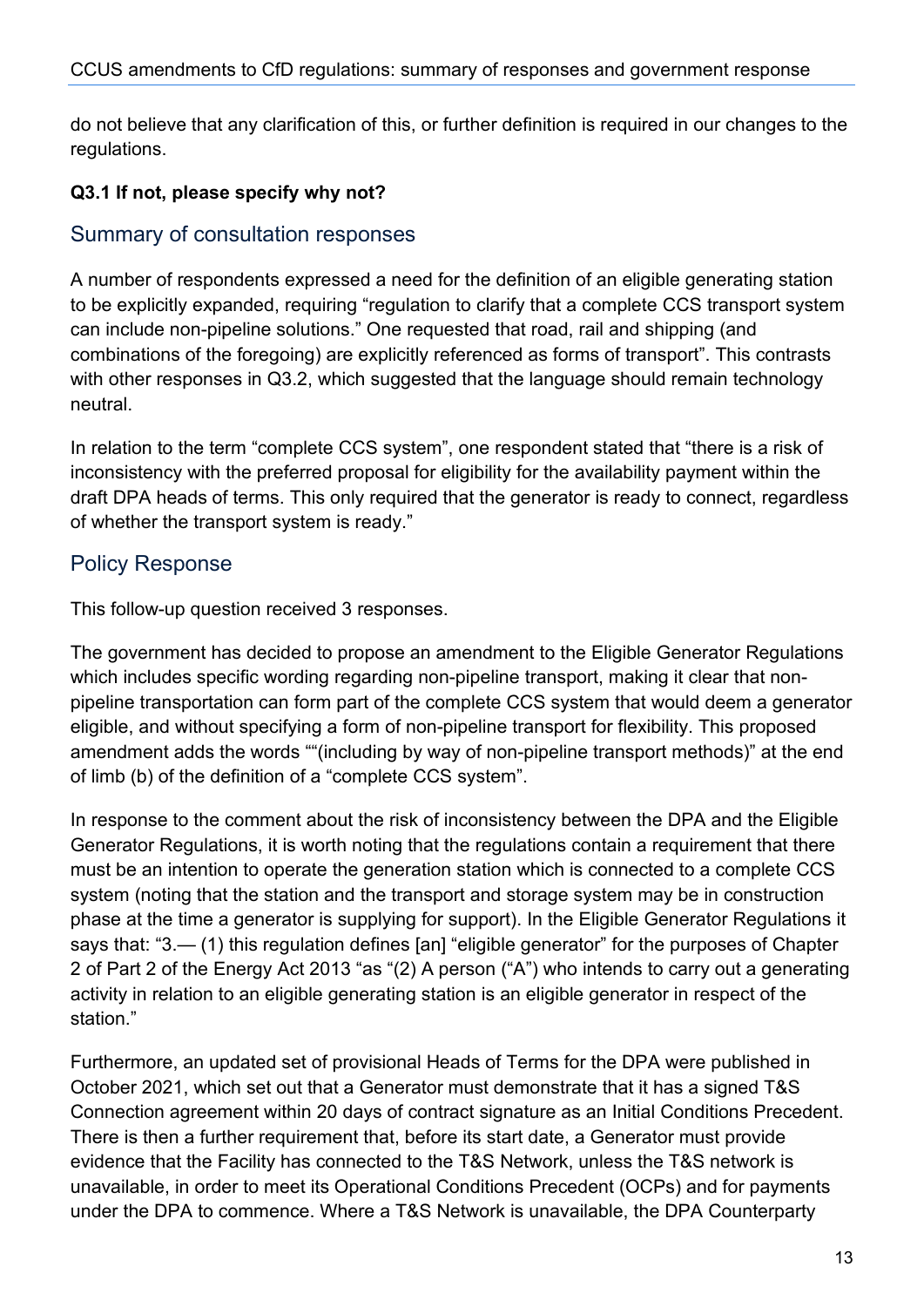may offer a temporary waiver of the requirement to demonstrate connection with due consideration to the fact that the Generator has demonstrated a genuine intention to connect, is otherwise ready to capture and inject CO2 into the T&S Network and has agreements with the T&S network for a connection.

In the December 2020 update we set out that where the T&S network was unavailable, but the Generator otherwise was ready, either:

The Generator could delay its commissioning to match the T&S Network's schedule. It would face no contractual penalties under the DPA as its Target Commissioning Window and Longstop Date could be delayed, day-for-day until the T&S network was available for the project to meet its OCPs; or

The term of the DPA could commence and the Generator would receive its Availability Payment if the Generator has commissioned, is available and has met all? its other OCPs while waiting for the T&S Network to commission. The Generator would not receive any variable payments.

In the December 2020 and October 2021 updates we noted that where a non-fault event prevents the Facility from accessing the T&S Network for a continuous period (with such period to be determined), BEIS was considering whether to give the DPA Counterparty the right to terminate the DPA. We are continuing to consider the appropriate contractual triggers that would result in termination for prolonged T&S Unavailability under the DPA, including in circumstances where a Generator began to receive availability payments while the commissioning of the T&S Network was delayed. We intend to provide further updates on these measures in the next DPA update.

#### **Q3.2 Should any particular form(s) of non-pipeline transport be expressly included or excluded from the definition of a complete CCS system?**

#### Summary of consultation responses

This question asked respondents about specific forms of non-pipeline transport and if any should be excluded from a definition. It received 6 responses.

A number of respondents stressed that non-pipeline transport in any form should not be excluded from the definition, and that the regulations should remain technology neutral.

One respondent requested that the definition explicitly allow for non-UK storage, both temporarily, in the event that the relevant UK T&S network has not yet commissioned, and also as a mitigation for periods where the UK T&S network is unavailable. This was also requested by two other respondents in response to Q4.

One respondent asked for the inclusion of rail, road and shipping specifically as non-pipeline forms of transport as there is developing confidence in these forms of non-pipeline transport.

One respondent wanted all non-pipeline transport to be excluded.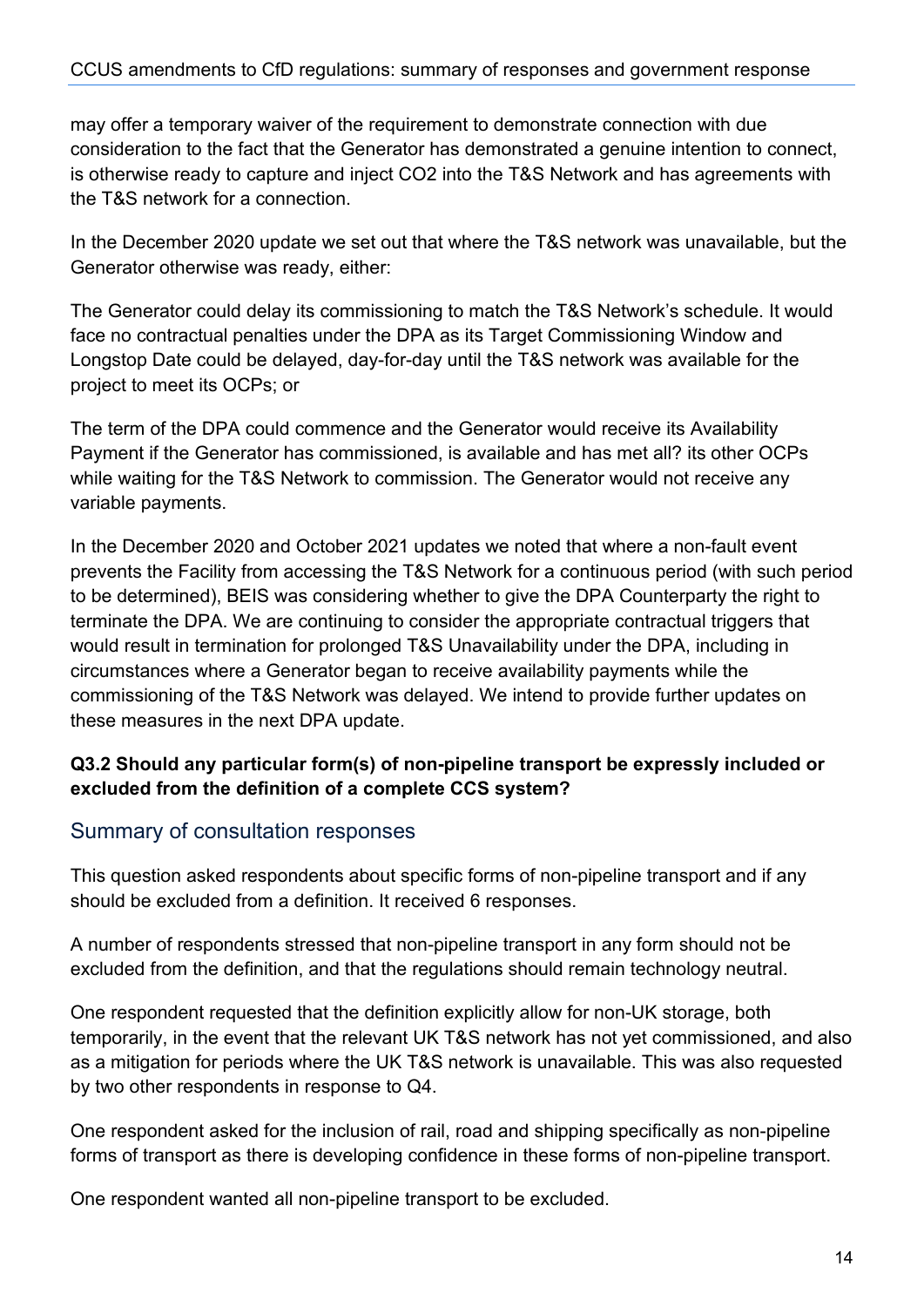#### Policy response

The outcome of the responses received on this question are that the government has decided to explicitly include the phrase 'non-pipeline transport methods' within the definition of a complete CCS system. This proposed amendment does not specify methods of non-pipeline transport.

With respect to non-UK storage, BEIS is considering its position on mitigations for T&S timing mismatch and Generator Stranded Asset Risks as set out in the [DPA December 2020 Update.](https://assets.publishing.service.gov.uk/government/uploads/system/uploads/attachment_data/file/946561/ccus-business-models-commercial-update.pdf) Information regarding compensation for T&S unavailability termination was published in the [DPA October 2021 update.](https://assets.publishing.service.gov.uk/government/uploads/system/uploads/attachment_data/file/1023071/dpa-business-model-october-2021.pdf) We intend to publish further details on T&S unavailability termination and commissioning delays in the next DPA update $8$ .

BEIS continues to consider its position on non-pipeline transport for CCS. The proposed amendments in this consultation intend to facilitate non-pipeline transport generally in the regulations as has been set out. The proposed changes to the Eligible Generator Regulations aim to be neutral regarding the different possible configurations of non-pipeline transport and will not exclude any particular form of non-pipeline transport. The proposed changes to the Eligible Generator Regulations will also not exclude the use of an international store, in order to allow for flexibility in the development of future non-pipeline transport policy and the Power CCS business model.

These proposed changes to regulations aim to ensure that, should the use of non-pipeline transport develop, Power CCS projects are able to make the best possible use of the technology available to them.

## <span id="page-14-0"></span>2.4 General comments

#### **Q4 Any other general comments?**

#### Summary of response

This section received 11 responses.

Respondents in this section re-emphasized their preference for any CfD regulatory amendments for Power CCS purposes remain broad to accommodate any viable power plant connected to a  $CO<sub>2</sub>$  carbon capture and transport system.

One comment highlighted that consideration should be given to how regulations can support CCS systems from broader industrial emissions rather than solely focused on power generation.

<span id="page-14-1"></span><sup>8</sup> All business model updates accessible: [https://www.gov.uk/government/publications/carbon-capture-usage-and](https://www.gov.uk/government/publications/carbon-capture-usage-and-storage-ccus-business-models)[storage-ccus-business-models](https://www.gov.uk/government/publications/carbon-capture-usage-and-storage-ccus-business-models)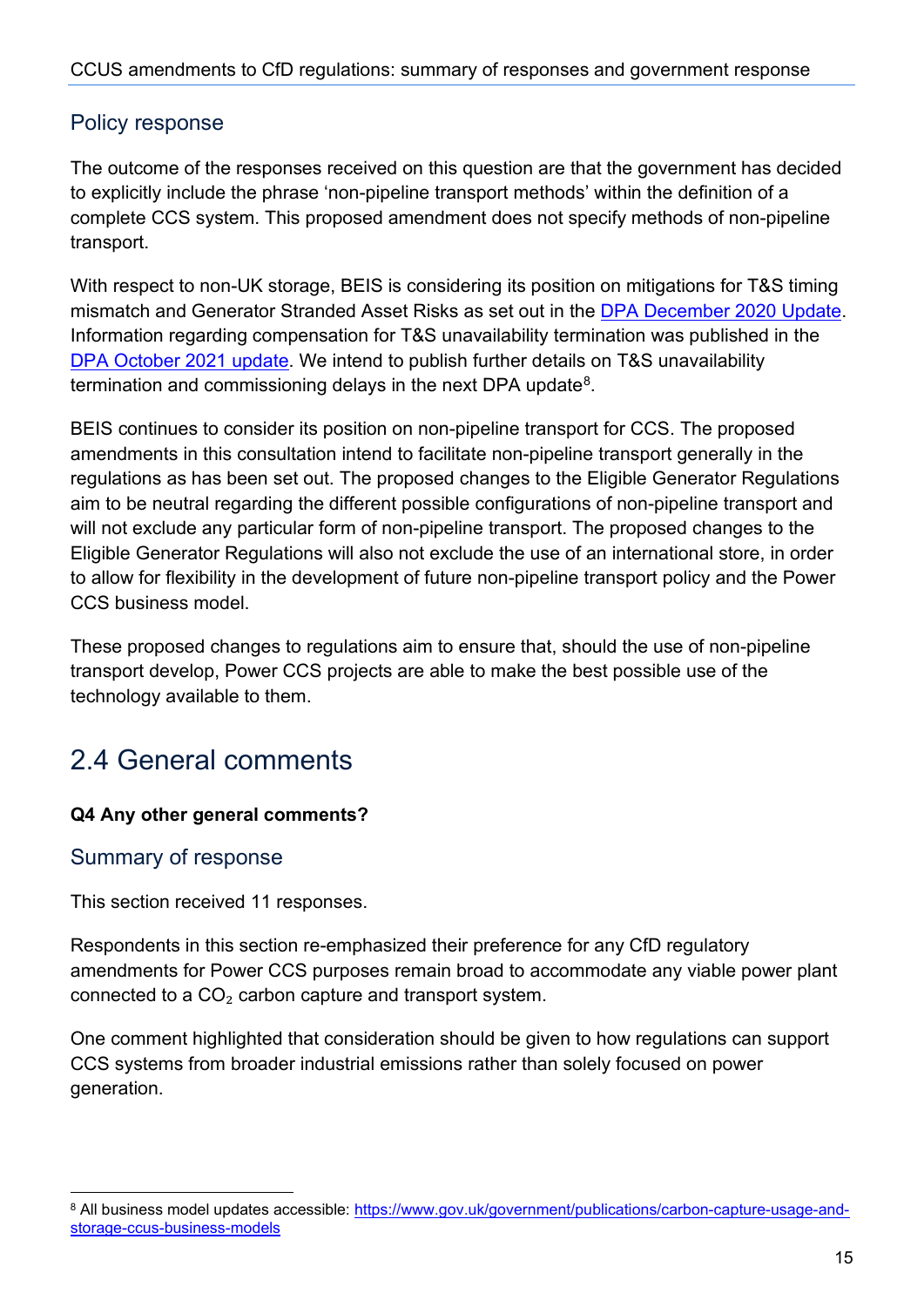There was a request for clarification from BEIS on how "Article 14(2)(a) of the CfD Regulation", which we understand to refer to section 14(2)(a) of the Allocation Regulations, will impact any of the proposed changes in this consultation.

A respondent highlighted that there may be an issue with the Contracts for Difference (Electricity Supplier Obligations) Regulations 2014 Supplier Obligations regarding the funding for Power CCS.

Some respondents noted that the CCS scheme may add costs to UK consumer energy bills.

Finally, a respondent commented that using the electricity consumer funded Supplier Obligation, creates an imbalance in the policy costs between electricity and gas, which brings significant detrimental impacts for the government's Net Zero agenda, which would lead to reduced incentives for domestic and commercial energy consumers to switch away from fossil fuels.

There was a call from several respondents to facilitate the usage of  $CO<sub>2</sub>$ .

There was a request for non-UK shipping to be explicitly allowed as a stop-gap solution until the relevant UK T&S system comes online and as a mitigation for projects.

#### Government's View

The intention is for the outlined regulatory amendments to be inclusive of future combustion technologies with varying fuel types.

Industrial emissions are being considered through the development of an Industrial Carbon Capture<sup>[9](#page-15-0)</sup> business model, which is being developed separately to Power CCS, and these proposed changes in the proposed SI cannot be extended to cover carbon capture from industrial processes because these proposed changes are being made pursuant to the Energy Act 2013, which provides powers relating to support for low carbon electricity generation.

In response to the request for clarification on the impact of Section 14(2)(a) of the Allocation Regulations, which set out excluded applications; it is relevant to the proposed changes in the proposed SI as follows. The Allocation Regulations state "2. No application may be made in respect of a CFD unit where the unit is" "(a)a generating station connected to a complete CCS system". As noted in the Allocation Regulations section above, DPAs are not being awarded via using the CfD allocation round process but are intended to be directly awarding under Section 10 of the Energy Act 2013. In order to ensure that the proposed amendment to the Eligible Generator Regulations, which allows for retrofit Power CCS, do not impact the general exclusion of CCS under 14(2)(a) of the Allocation Regulations (set out above), we intend to add wording to make it clear that the exclusion covers any retrofit station also, by adding explicit wording to this effect: "a generating station connected to a complete CCS system or is to be altered to be a generating station connected to a complete CCS system"

<span id="page-15-0"></span><sup>&</sup>lt;sup>9</sup> All Industrial Carbon Capture business model updates are available here: <https://www.gov.uk/government/publications/carbon-capture-usage-and-storage-ccus-business-models>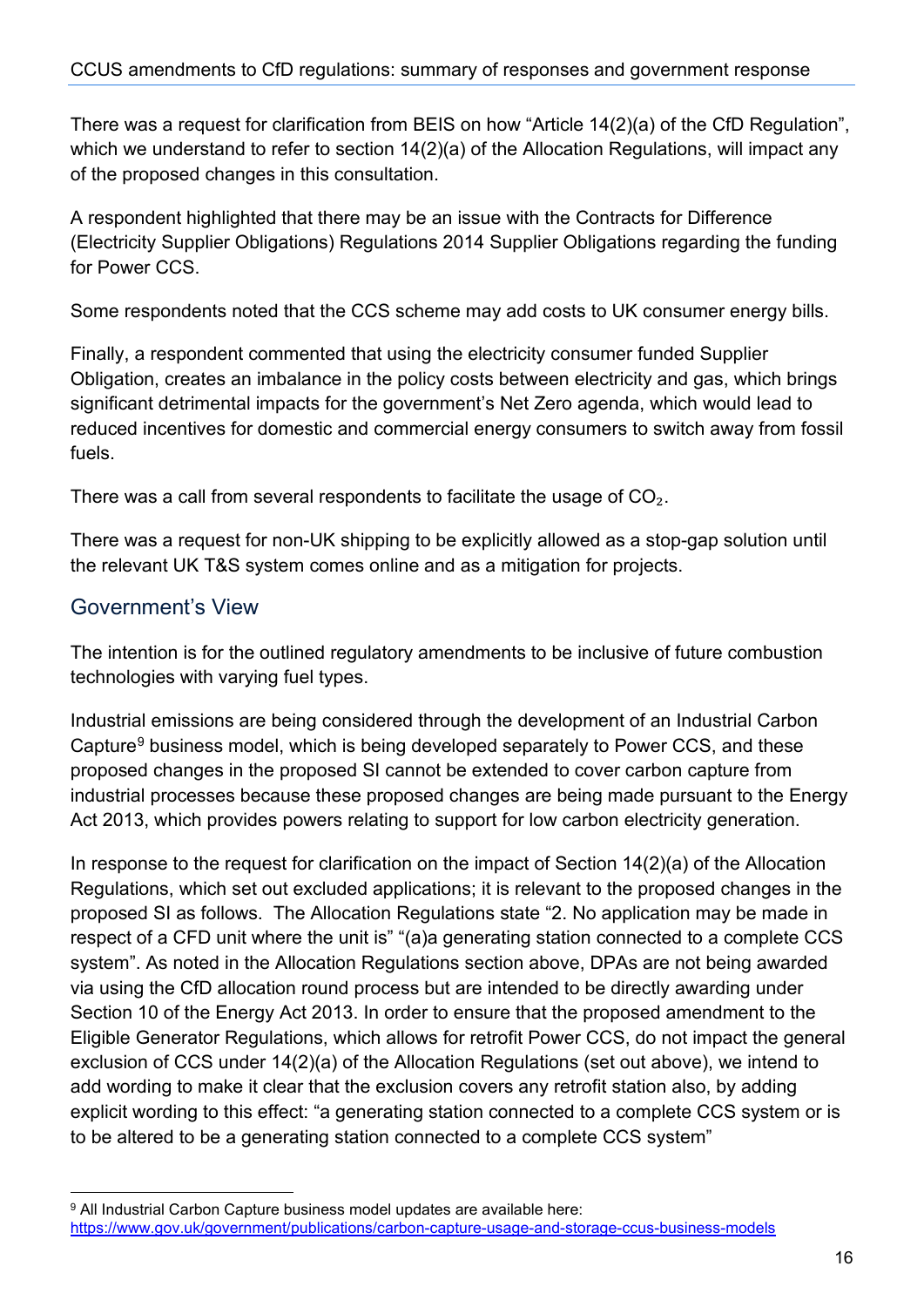Requirements for changes to the Supplier Obligation to facilitate the DPA are outside the scope of this SI and consultation.

Regarding the additional costs to consumer energy bills that may result from support for Power CCS, BEIS considers that CCS should be viewed as part of the UK wider Net Zero agenda and that to meet the future energy and environmental needs of the UK in line with Net Zero objectives, CCS is an affordable whole system solution to decarbonise the energy system that can be brought to commercial scale through government support.

BEIS recognises that the capacity for T&S to be able to accept CO2 from dispersed sites and international sources, either by ship, road or rail (non-pipeline transportation), will be vital for our long-term objectives of achieving our carbon budgets and net zero. We are continuing to develop the T&S business model and are seeking to understand how non-pipeline transportation could fit into its design. This includes working with industry and the devolved administrations to understand government's role in supporting non-pipeline transportation within a CCS network.